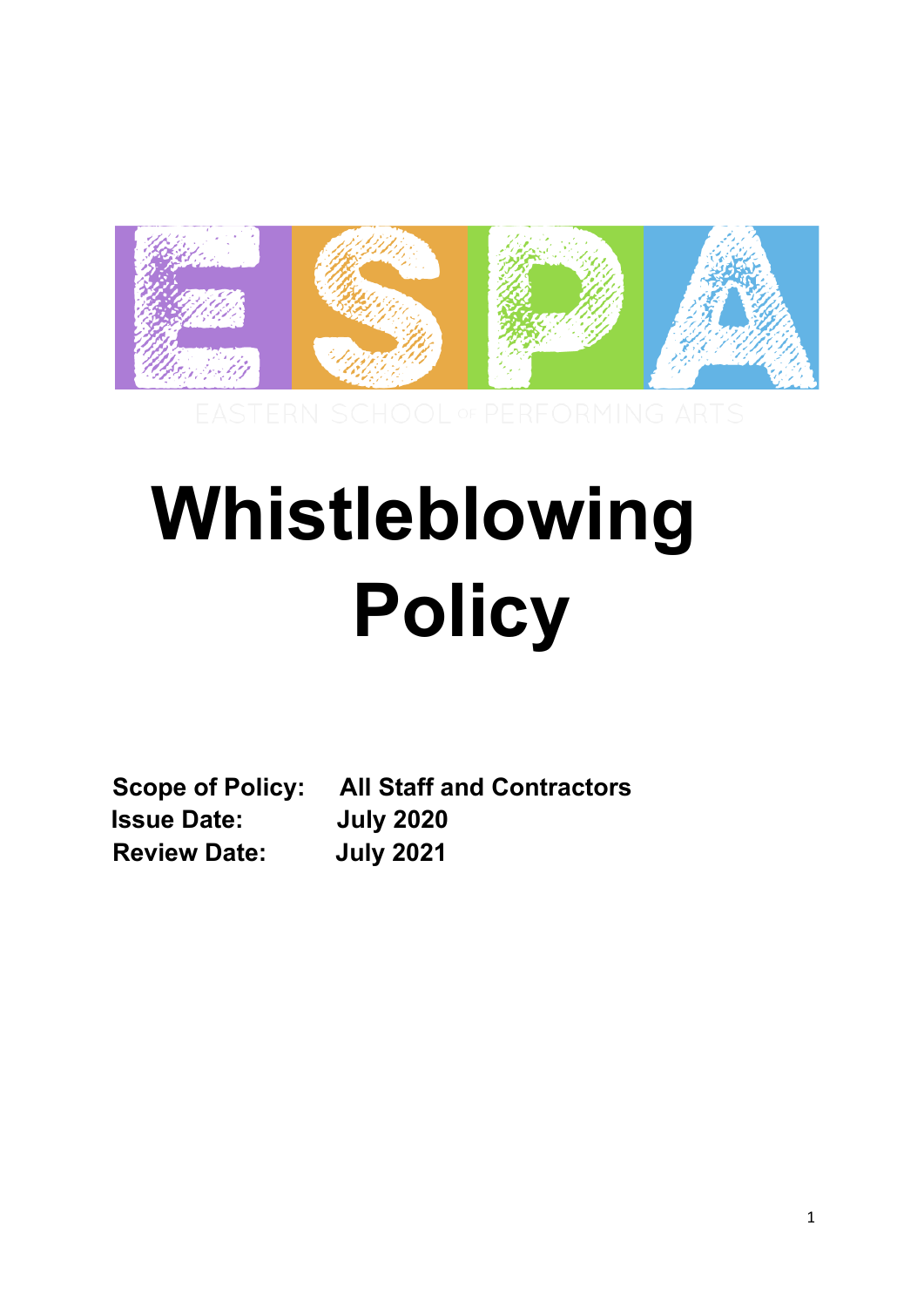#### **Purpose**

ESPA are committed to the highest possible standards of openness, probity and accountability. In line with those commitments, Directors, staff members (whether permanently employed or contractors), students, parents, our Partners and the wider public with serious concerns about any aspect of ESPA work are encouraged to come forward and voice those concerns. It is recognised that certain cases will have to proceed on a confidential basis.

Those who work or operate within the organisation may often be the first to realise that there may be something wrong within ESPA. However, they may not feel able to express their concerns because they feel that speaking out would be disloyal to their colleagues or to ESPA. They may also fear harassment or victimisation. In these circumstances, it may appear to be easier to ignore the concern rather than report what may just be a suspicion of malpractice.

The aim of this policy is to encourage individuals to feel confident in raising serious concerns and to question and act upon any concerns about ESPA practices. This policy makes it clear that those affected can and should voice their concerns on any aspects of ESPA work without fear of victimisation, subsequent discrimination or disadvantage. It is intended to encourage, enable, and require employees to raise serious concerns within ESPA, rather than overlooking a problem or blowing the whistle outside.

The principles of this policy apply to all Directors, Staff (whether permanently employed or contractors) and Partners.

Details of how to report a concern are incorporated into this policy and the operational requirements of this policy are contained in the Whistleblowing Reporting Plan.

#### **Scope**

This policy applies to all employees, our Partners and those contractors working for ESPA in ESPA classes and workshops. It also covers suppliers and those providing services under a contract with ESPA in their own premises.

The use of this Policy will not directly result in disciplinary sanctions being imposed on employees. However, a concern raised through the Policy may lead to the matter being dealt with via the disciplinary or another agreed procedure.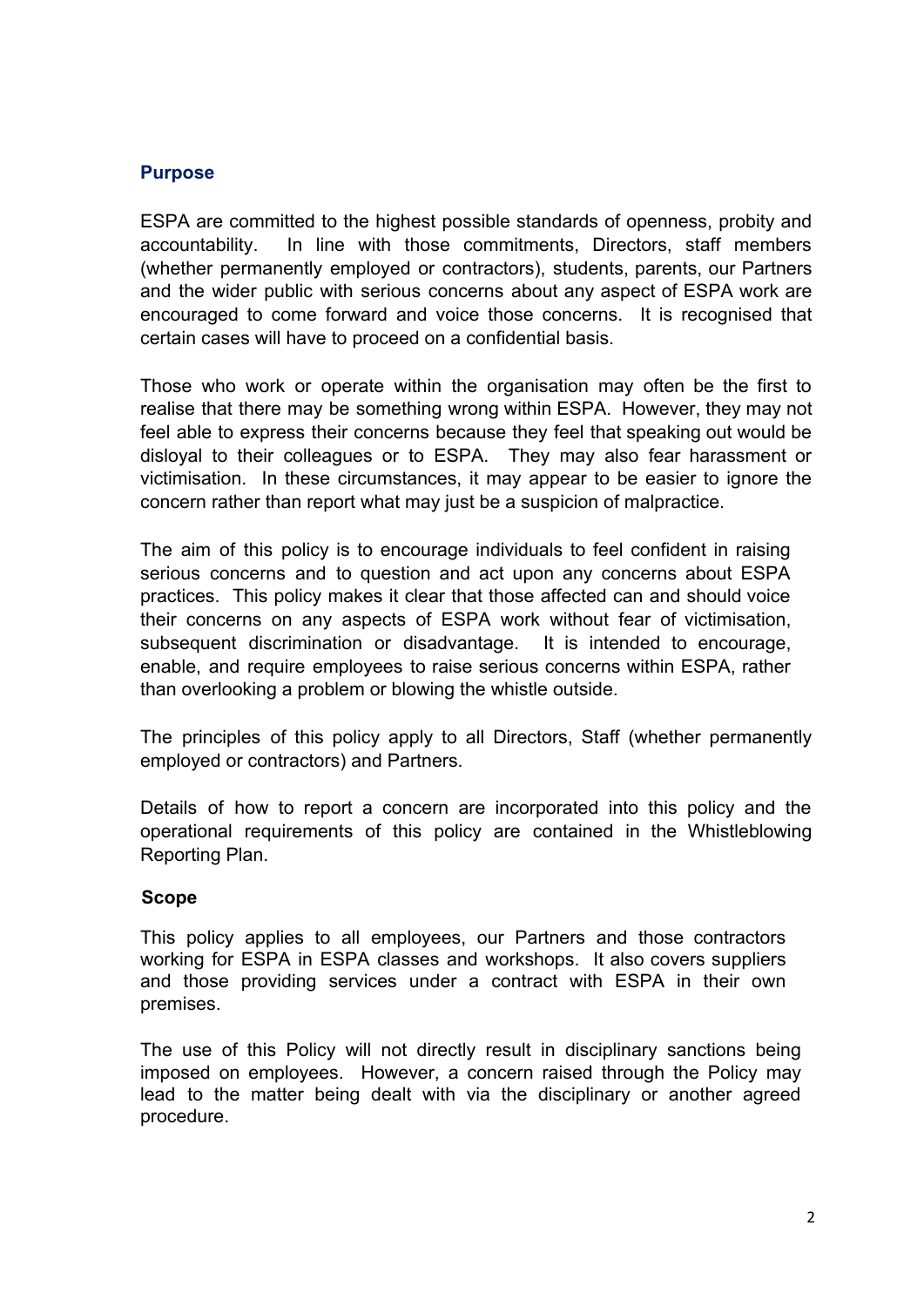## **Aims**

The Whistleblowing Policy aims to:

- encourage ESPA employees, our Partners' employees and others to feel confident in raising serious concerns and to question and act upon any concerns about ESPA practices
- provide avenues for those individuals to raise these concerns internally and receive feedback on any action taken
- ensure that all concerns are taken seriously
- deal consistently with disclosures in a fair, objective and discrete manner
- ensure that EPSA continues to improve their services and operate best practices
- reassure individuals that they will be protected from victimisation, subsequent discrimination or disadvantage by colleagues for whistleblowing

This policy is intended to cover major concerns that fall outside the scope of other procedures.

Major concerns may include: -

- Physical, sexual, or emotional abuse of a child or any other person by another employee or any other person
- Inappropriate use of monies & grants
- Manipulation of accounting records and finances, including fraudulent claims
- Decision making for personal gain
- Infringement of service users' personal, human and basic rights e.g. abuse (physical, emotional, sexual), harassment, bullying and prejudice
- Inappropriate use of ESPA assets by an individual
- Deceit, within ESPA practices
- Abuse of position within ESPA or its Partners
- Health and safety of employees or service users

Concerns which fall within the scope of the whistleblowing procedure may also be about something that:

- is potentially unlawful; or
- is against ESPA policies; or falls below established standards or practice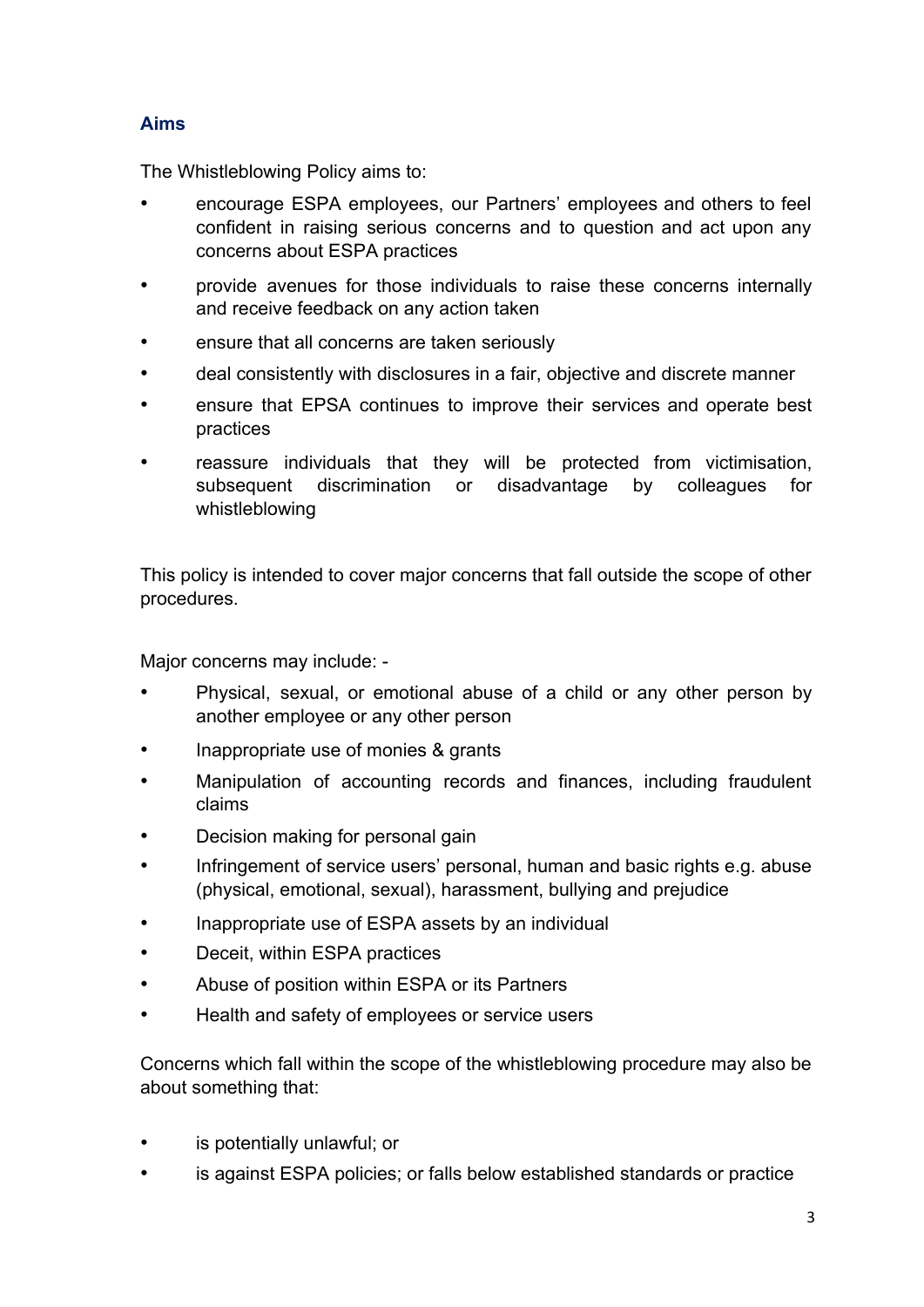amounts to improper conduct

Before initiating the procedure, employees should consider the following:

- that responsibility for expressing concerns about unacceptable practice or behaviour rests with all employees
- that employees should use supervision sessions, team meetings and other opportunities to raise questions and seek clarification on issues which are of concern
- that it can be difficult to raise concerns about the practice or behaviour of a colleague, but employees must act to prevent an escalation of the problem and to prevent themselves being potentially implicated

All ESPA employees, contractors and those of our Partners have the right to raise concerns, which could be about the actions of other employees, employees of our Partners and private contractors.

## **Safeguards**

## **For individuals raising the concern**

The decision to report malpractice can be a difficult one for an individual, who may possibly fear subsequent victimisation or harassment. No action will be taken against any ESPA employee who has raised a concern under this policy, even if that concern is seen to be unfounded after investigation. This does not, however, mean that if an employee is already the subject of disciplinary or redundancy procedures, that these procedures will be halted as a result of that employee whistleblowing.

Victimisation or harassment of an employee who has raised a concern, or any other attempt at reprisal either by an employee whose conduct is the subject of investigation or others; will not be tolerated and be considered a disciplinary offence.

In all cases the provisions of the Public Interest Disclosure Act 1998 (PIDA) will be adhered to.

The Enterprise and Regulatory Reform Act 2013 (ERRA) introduced a public interest test requirement for whistleblowing concerns. In order for PIDA to apply, the whistle-blower must show that they reasonably believe that their disclosure is in the public interest. ERRA came into force on 25 June 2013 and affects disclosures made after that date.

For those individuals employed by a Partner, the Partner's policies should apply.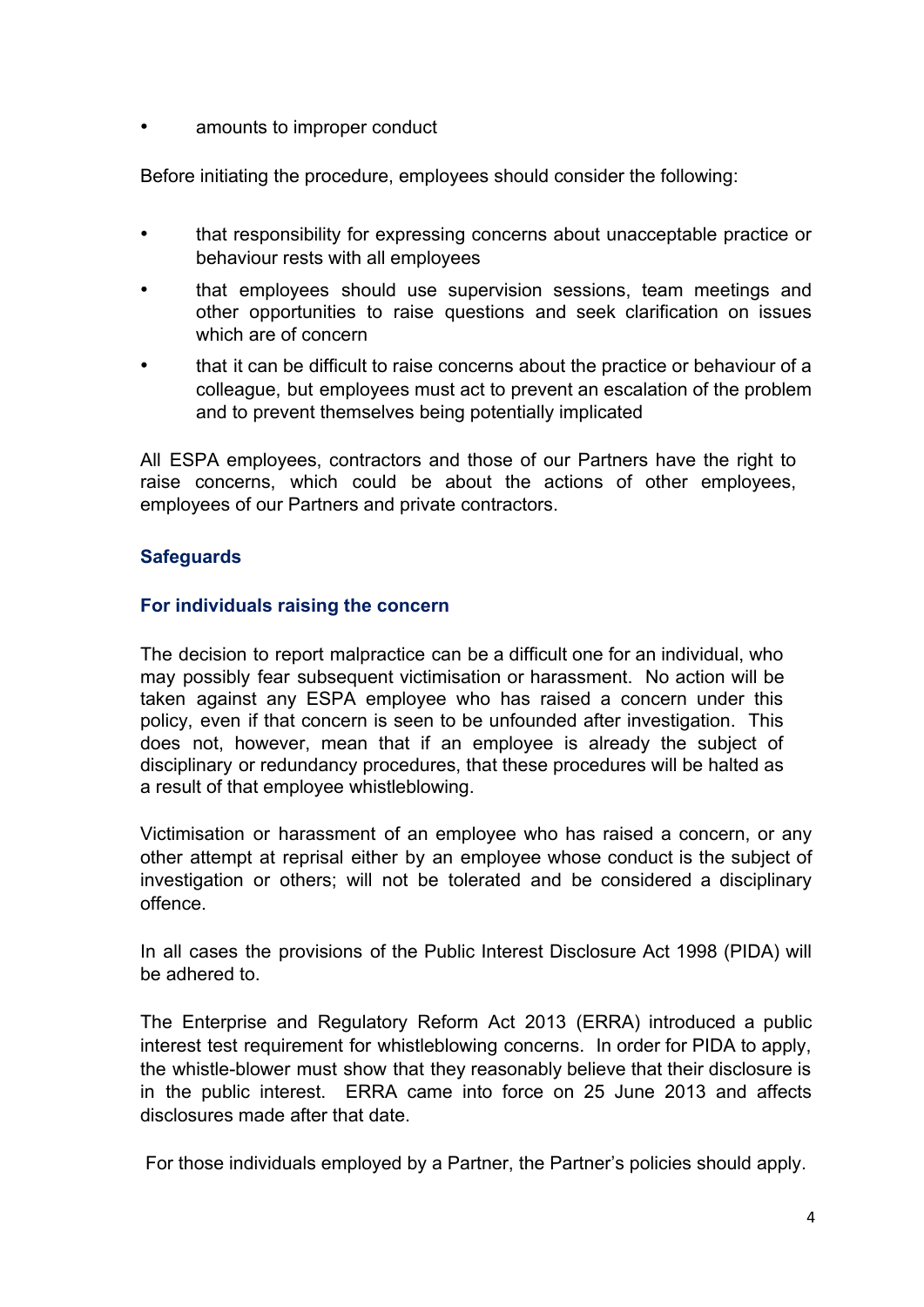## **Confidentiality and Anonymous Allegations**

ESPA will do their best to protect the whistle-blower's identity when they raise a concern and do not want their name to be disclosed. However, it must be understood that should the concern raised need to be addressed through another procedure, e.g. disciplinary procedure, the individual may be asked to provide a signed statement as part of the evidence, thus revealing their identity. ESPA will make every effort to ensure that an employee's disclosure is corroborated with *prima facie* evidence thus reducing the need for the employee to produce their testimony. If the situation arises where we are unable to resolve the concern without revealing the identity (for instance because the evidence is needed in court), ESPA will discuss the issues with the individual concerned to decide how to proceed.

#### **Anonymous Allegations**

Individuals are encouraged to put their name to an allegation however; ESPA accepts that individuals have the right to remain anonymous. ESPA will consider any anonymous allegation received and will evaluate it accordingly. However; any allegation, including those received anonymously, which relate to the wellbeing and/or welfare of a child or children or vulnerable adult will be investigated.

Concerns expressed anonymously are much less powerful and are not so likely to be effective, but they will be considered at the discretion of ESPA. In exercising this discretion, the following factors will be taken into account:

- the seriousness of the issues raised
- the credibility of the concern
- the likelihood of confirming the allegation from attributable sources

#### **Untrue Allegations/Defamation**

Whistle-blowers making untrue allegations may expose themselves to actions for libel or slander which together make up the civil wrong of defamation. This is a complex area of law. In essence, a person puts themselves at risk of being sued for damages if, without justification, they publish or communicate a false statement about someone which may injure his or her reputation in the eyes of ordinary members of society.

However, a whistle-blower will not generally be liable, provided that they had a legal moral or social duty or felt that it was in the public interest in making the statement. An ESPA employee is legally protected by PIDA if they make a qualifying disclosure to ESPA or other certain bodies.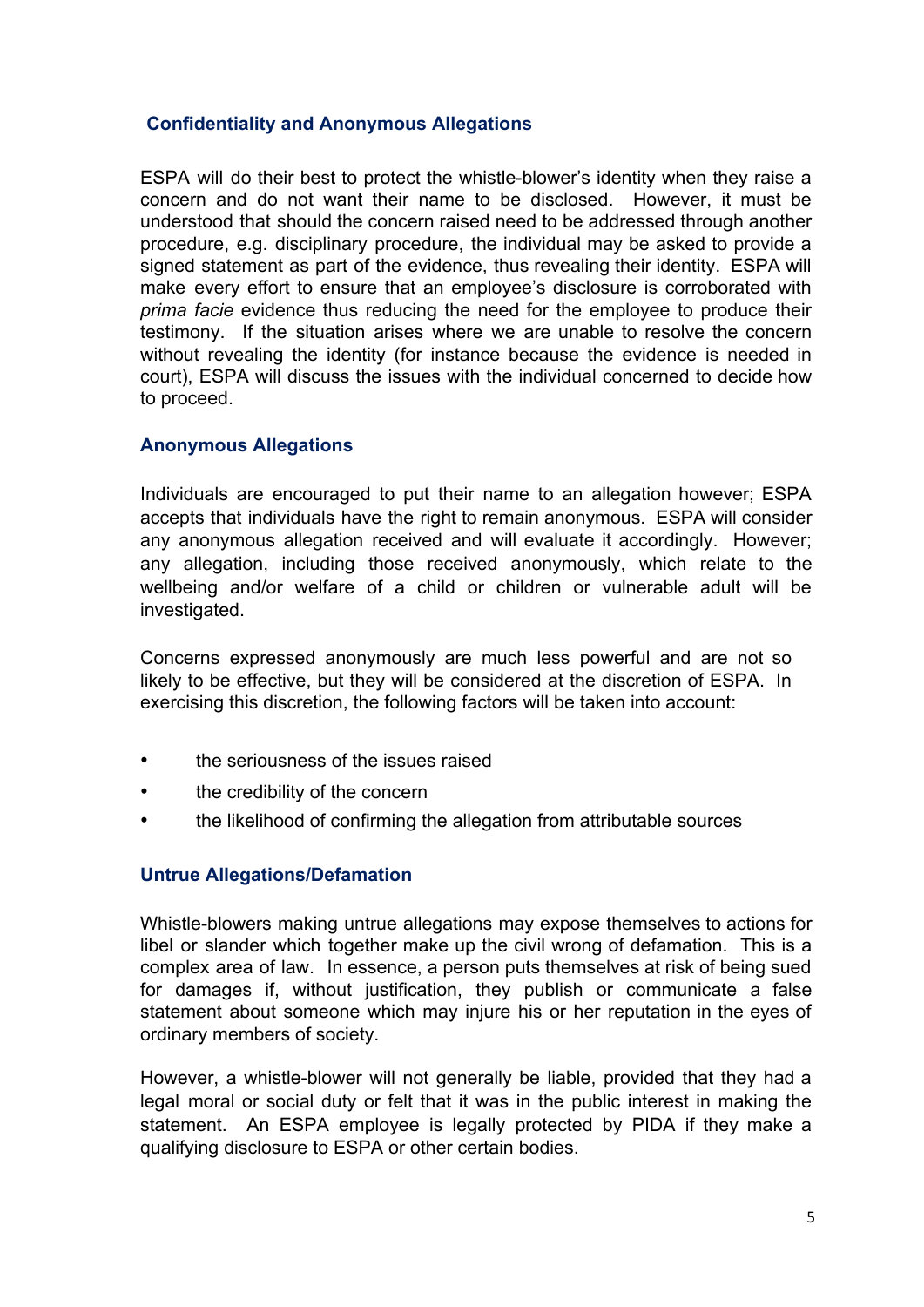If an allegation is made that is frivolous, malicious or made for personal gain, action may be taken against the ESPA employee in accordance with the disciplinary policy.

#### **Malicious/Vexatious Allegations**

If an allegation is made or a concern is raised, and the whistle-blower believes it to have been in the public interest, no action will be taken against the individual raising the concern. However, where an ESPA employee makes malicious or vexatious allegations, or disclosures made for personal gain, these will be considered as disciplinary offences and are likely to result in disciplinary action being taken against the employee raising the vexatious concern. Where the individual is employed by a Partner, the Partner's policies will apply.

#### **Unfounded Allegations**

Following investigation, allegations may be confirmed as unfounded. The individual, who raised the concern, will be notified of this decision and informed that ESPA deems the matter to be concluded and that it should not be raised again unless new evidence becomes available.

In respect of an unfounded allegation relating to an ESPA employee, all documents accumulated through the investigation process will be held separately from any employee's personnel file and destroyed in accordance with ESPA's Retention Policy. Except in the circumstances of the retention of necessary documents in respect of Child Protection issues, in which case they will be held on file as required by the relevant legislation, without precluding an individual employee's statutory rights. Where the individual is employed by a Partner, the Partner's policies will apply.

Live investigation files and evidence will be securely retained by the Operations Director in line with the appropriate retention periods. For example, the Criminal Procedures Investigation Act 1996 sets out the duty to retain material and the length of retention time according to the circumstances of the case. Non-criminal investigation documents will be subject to ESPA Retention Policy.

Closed investigation files and evidence will be securely retained by the Operations Director in line with the appropriate retention periods (as above).

#### **Support to Employees**

It is recognised that raising concerns can be difficult and stressful. Advice and support is available via an individual's line manager. It must be recognised that employees who are subject to investigation following concerns being raised will also be entitled to support from the same source, although not from the same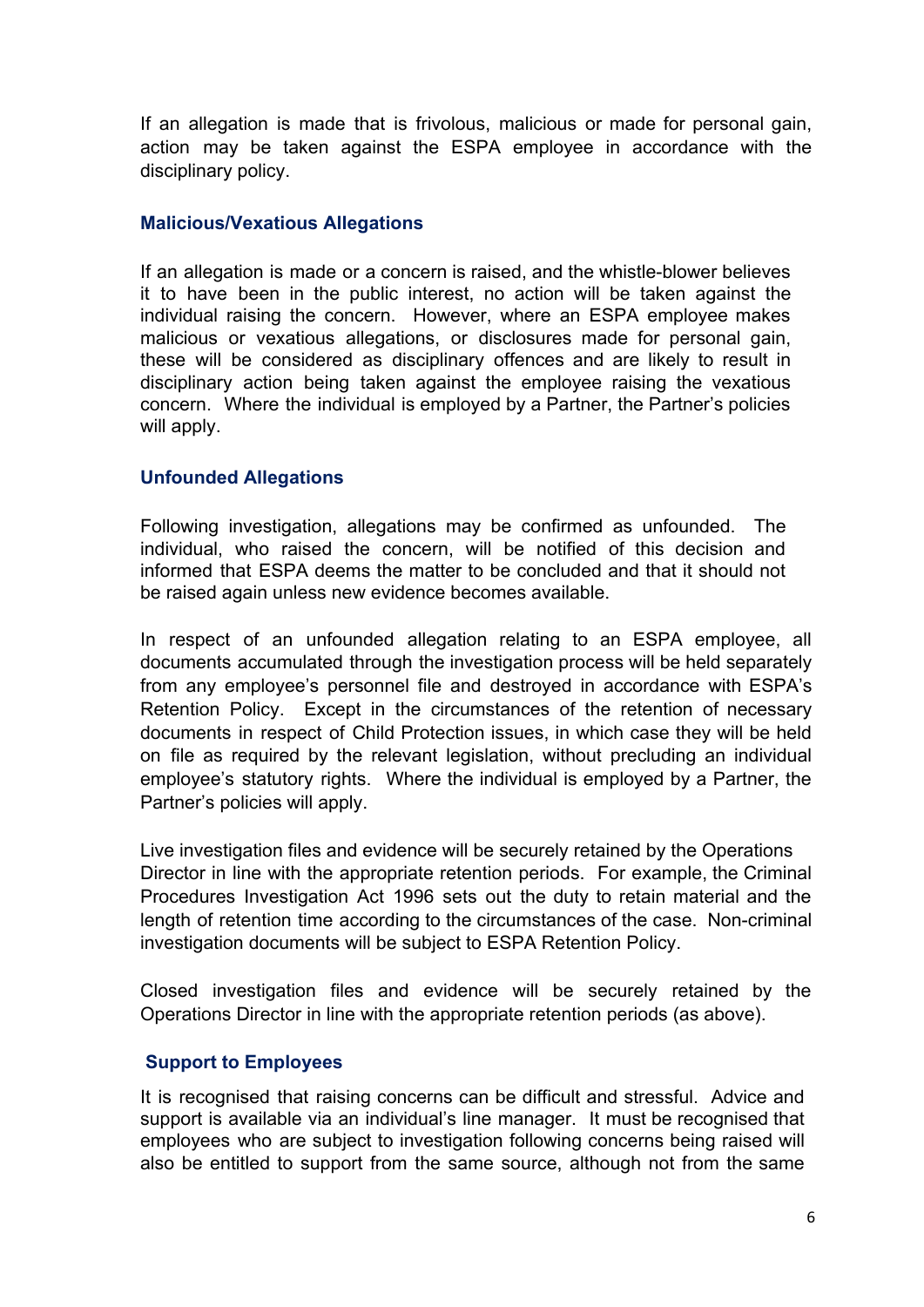individuals. Where the individual is employed by a Partner, the Partner's policies will apply.

Individuals may also wish to discuss their concerns with a specialist organisation before making a disclosure within the workplace. Public Concern at Work (PCAW) is a registered charity offering advice to assist employees raising concerns about poor practice at work. They can be contacted at www.pcaw.co.uk.

#### **Vested Interest**

Any person or person's relative/friend who is the subject of complaint will not be involved in the handling of the complaint.

## **Appendix 1 Whistleblowing Reporting Plan**

#### **Reporting concerns**

As a first step, an employee or partner should normally raise concerns with their immediate manager or their manager's superior. However, this depends on the seriousness and sensitivity of the issues and who is involved. Concerns can also be reported to persons listed below:

- Operations Director
- Creative Director

Concerns should be raised in writing. Individuals should set out the background and history of their concerns, giving relevant names, dates and places where possible, and the reasons why they are particularly concerned about the situation. If an individual is unable to put their concern in writing, they can telephone or meet the appropriate Manager / Director to whom they decide to report the concern. **It is important that the employee makes it clear that they are raising the issues** *via* **the whistleblowing procedure.**

Although an employee is not expected to prove the truth of an allegation, they will need to demonstrate that there are sufficient grounds for the concern and that it is in the public interest.

The Audit Commission is a prescribed person under PIDA and provides a confidential public interest disclosure line for employees of councils where those employees are unable or do not wish to report the matter internally. The Audit Commission offers a whistleblowing hotline which can be contacted on 0303 444 8346.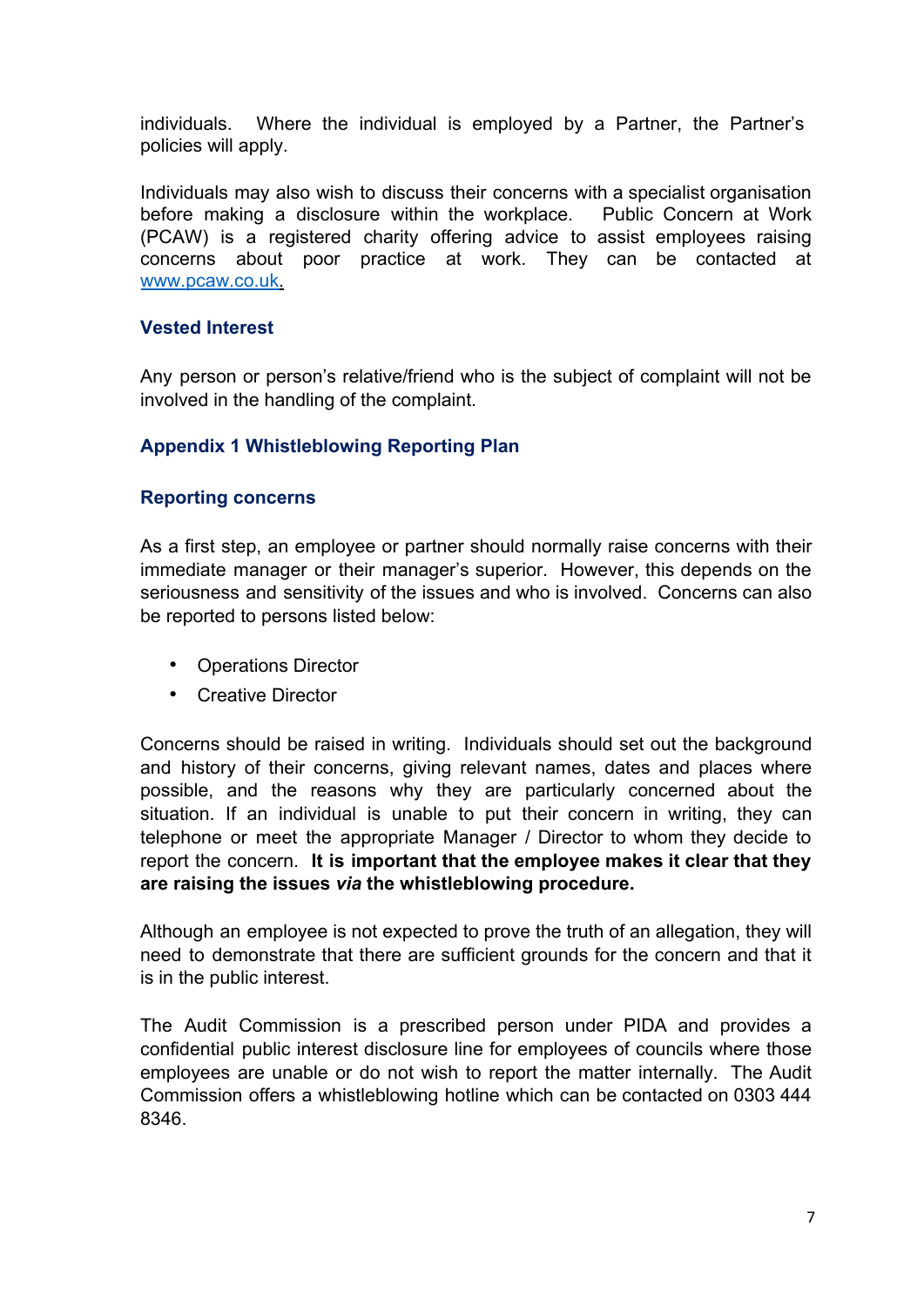#### **How ESPA will respond**

The action taken by ESPA will depend on the nature of the concern. The matters raised may:

- be investigated internally
- be referred to the Police
- be referred to a qualified external body

(All issues will be referred to the Operations Director for record keeping purposes).

In order to protect individuals and ESPA, initial enquiries, (usually involving a meeting with the individual raising the concern), will be made to decide whether an investigation is appropriate and, if so, what form it should take. The overriding principle, which ESPA will have in mind, is the public interest.

Some concerns may be resolved simply, by agreed action or an explanation regarding the concern, without the need for further investigation.

Within ten working days of a concern being received, the person receiving the concern will write to the employees acknowledging that the concern has been received and;

- indicate how they propose to deal with the matter
- advise whether any initial enquiries have been made
- advise whether further investigations will take place, and if not why not
- where possible give an estimation of how long it will take to provide a final response;

It may be necessary for the person receiving the concern to meet with the individual who is reporting the concern on more than one occasion depending on the nature of the concerns raised. Where any meeting is arranged, the person reporting the concern, if they wish, may be accompanied by a colleague. When appropriate, meetings will be arranged away from the workplace.